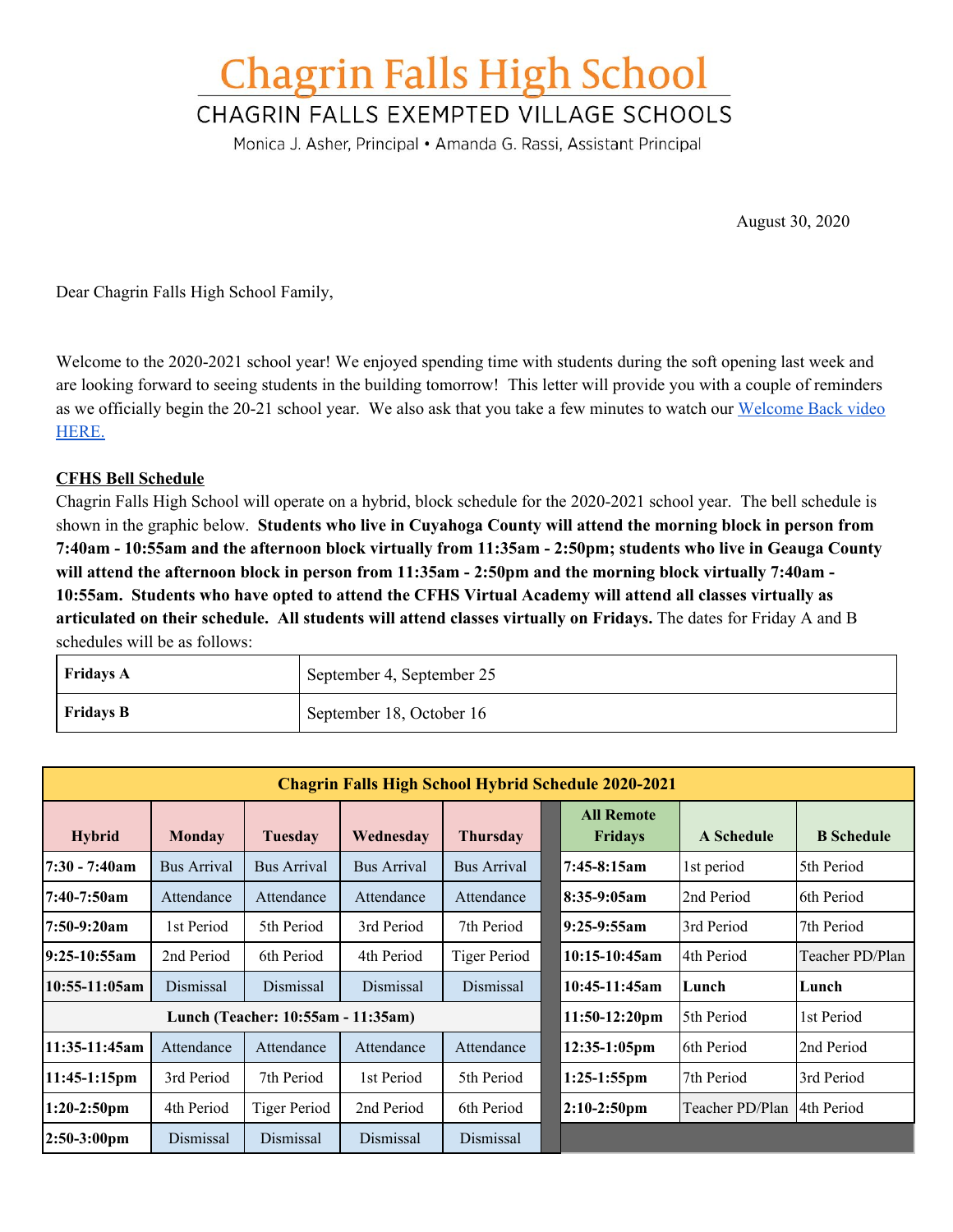# **Student Entrance Procedures**

Safety and security continue to be a high priority for the Chagrin Falls School. Hybrid students attending morning classes (Cuyahoga County) may enter the building each morning between 7:35am -7:50am. Hybrid students attending afternoon classes (Geauga County) may enter the building each afternoon between 11:35am - 11:45am. Students will have their temperatures taken at the entrance and be directed to go immediately to their first scheduled class as students will not be permitted to congregate in the hallways. Students will not be permitted to enter the building earlier than the times listed above.

# **Face Masks**

In order to maintain a safe and healthy school environment, and reduce the potential spread of communicable disease, face coverings are required for all students and adults on District property, including employees, vendors and visitors as set forth in these guidelines, unless an exception has been made per the procedures below.

All face coverings shall meet any applicable dress code requirements, such as those established in Board policies or any applicable code of conduct provisions. All face coverings shall be free from offensive and disruptive language, symbols, designs, etc. that would distract the learning environment and/or violate other established policies and procedures.

Face Masks:

- Must fully cover the mouth, nose, and chin
- Must fit snugly against the face so there are no gaps
- Must be secured in place through a tie, clip, elastic, etc.
- Cloth masks should be cleaned on a regular basis
- Disposable face masks should only be used for a single use
- Shall not include masks with valves

### **Open Campus**

The High School will operate as an open campus during the 2020-21 school year. This means that students are only expected to be on campus when they have in person instruction. Students may come and go as their schedules permit. Students who cannot leave campus during open periods (due to transportation conflicts) will need to obtain permission from the administration as they will be given an assigned work space.

### **Signing Up for Google Classroom**

During the soft opening, students received information about each course on their schedule directly from faculty and staff. If your student was unable to attend the soft opening, please make sure he/she reaches out to teachers directly for information. Students will be required to attend virtual periods beginning tomorrow. Log on information can be found in each teacher's Google Classroom.

### **Counseling Department**

The counseling breakdown will be as follows:

- Mrs. Jennifer Newton: Students last names A F
- Mrs. Samantha Hamilton: Students last names G M
- Mrs. Faith Kover: Students last names N Z

### **High School Newsletter and Communication**

To ensure you do not miss any important information, please make sure to update your district email communication preferences. For example, if you have a student who is moving to a new building this year, you'll want to make sure you are signed up to receive email communication from that new school. To update your information or sign up for